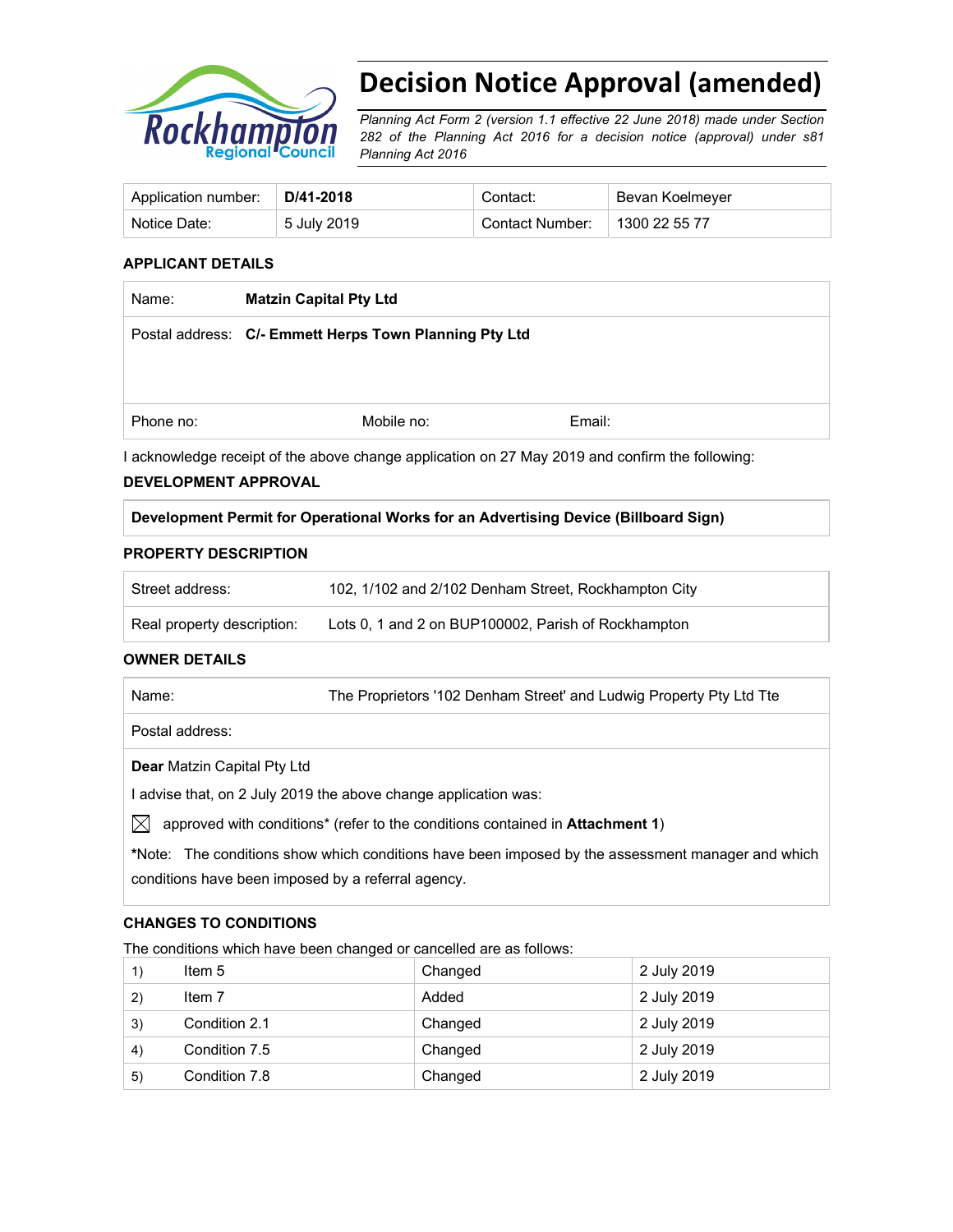#### **1. DETAILS OF THE APPROVAL**

The following approvals are given:

|                                                                                                                                                                                                        | <b>Development</b><br><b>Permit</b> | Preliminary<br>Approval |
|--------------------------------------------------------------------------------------------------------------------------------------------------------------------------------------------------------|-------------------------------------|-------------------------|
| Development assessable under the planning scheme, superseded<br>planning scheme, a temporary local planning instrument, a master<br>plan or a preliminary approval which includes a variation approval |                                     |                         |
| - Operational work                                                                                                                                                                                     |                                     |                         |

#### **2. CONDITIONS**

This approval is subject to the conditions in Attachment 1.

#### **3. FURTHER DEVELOPMENT PERMITS REQUIRED**

Please be advised that the following development permits are required to be obtained before the development can be carried out:

| Type of development permit required | Subject of the required development permit |
|-------------------------------------|--------------------------------------------|
| Building Works                      |                                            |

## **4. REFERRAL AGENCIES** NIL

#### **5. THE APPROVED PLANS**

**The approved development must be completed and maintained generally in accordance with the approved drawings and documents:** 

| <b>Plan/Document Name</b>             | Prepared by               | Date         | Reference<br><u>No.</u> | Version/<br><b>Issue</b> |
|---------------------------------------|---------------------------|--------------|-------------------------|--------------------------|
| Site Plan                             | Espin Capital Pty Ltd     | 17 May 2019  | S1 of 2                 | Rev 4                    |
| Site and Plan View                    | Espin Capital Pty Ltd     | 17 May 2019  | $S2$ of 2               | Rev <sub>4</sub>         |
| <b>Traffic Engineering Assessment</b> | Pekol Traffic & Transport | 19 July 2018 | 18-403                  | Version 2                |
| <b>Material Selection</b>             | Maarch*                   | 13 July 2018 | 18021                   |                          |

Endorsement of any plans approved by Rockhampton Regional Council:

- 1. is only an endorsement that the drawing/s appear/s to be suitable for the purposes of construction and use;
- 2. is not an endorsement that the drawing/s is/are free of errors or omissions, nor when works are carried out pursuant to the drawing/s that they will be free from errors or omissions or will comply with or satisfy any other requirement or purpose;
- 3. does not connote any assumption of risk by Rockhampton Regional Council or by any approving or assessing officers of Rockhampton Regional Council; and
- 4. any changes to the above drawings during or prior to construction must be approved by Rockhampton Regional Council in writing prior to undertaking construction. Rockhampton Regional Council will not accept any changed works which are not reflected through a design change process. No design changes or alterations to plans may be undertaken at the "as constructed" stage.

Responsibility for the drawing/s and any errors or omissions in it or consequent defects arising from it remain with the author of the drawing and the signing Registered Professional Engineering of Queensland.

## **6. CURRENCY PERIOD FOR THE APPROVAL (s.85 of the Planning Act)**

Pursuant to section 85 of *Planning Act 2016,* the Development Permit lapses at the expiration of two (2) years after the date of issue of this approval.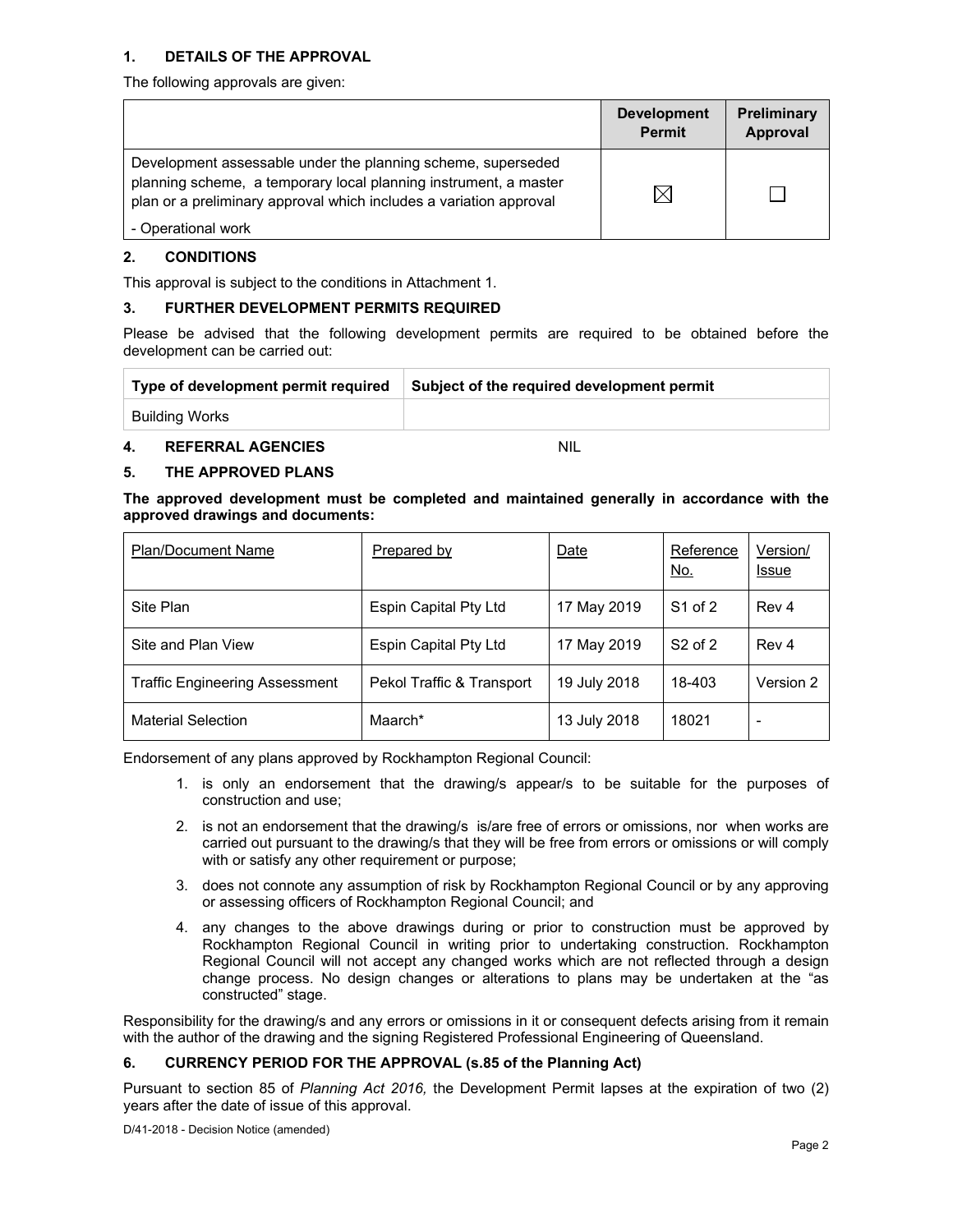#### **7. STATEMENT OF REASONS**

| Description of the<br>development                         | The proposed development is for a Minor Change to Development Permit D/41-<br>2018 for Operational Works for an Advertising Device (Billboard Sign)                                                                                                                                                                                                                                                                                                                                                                                                                                            |                                                                                                                                                                                                                                                                                                                                                           |  |  |  |
|-----------------------------------------------------------|------------------------------------------------------------------------------------------------------------------------------------------------------------------------------------------------------------------------------------------------------------------------------------------------------------------------------------------------------------------------------------------------------------------------------------------------------------------------------------------------------------------------------------------------------------------------------------------------|-----------------------------------------------------------------------------------------------------------------------------------------------------------------------------------------------------------------------------------------------------------------------------------------------------------------------------------------------------------|--|--|--|
| <b>Reasons for Decision</b>                               | The proposed advertising device (billboard sign) has been designed to<br>a)<br>integrate with the existing building through the use of appropriate screening<br>materials to ensure impacts on the surrounding amenity are minimised.                                                                                                                                                                                                                                                                                                                                                          |                                                                                                                                                                                                                                                                                                                                                           |  |  |  |
|                                                           | b)                                                                                                                                                                                                                                                                                                                                                                                                                                                                                                                                                                                             | The proposed advertising device is considered to be in keeping with the<br>intent of the Specialised Centre Zone. Furthermore, the proposal generally<br>complies with the provisions included in the applicable codes and where<br>there is deviation from the codes, appropriate conditions can be<br>implemented.                                      |  |  |  |
|                                                           | C)                                                                                                                                                                                                                                                                                                                                                                                                                                                                                                                                                                                             | The proposed use does not compromise the strategic framework in the<br>Rockhampton Region Planning Scheme 2015;                                                                                                                                                                                                                                           |  |  |  |
|                                                           | d)                                                                                                                                                                                                                                                                                                                                                                                                                                                                                                                                                                                             | Assessment of the development against the relevant zone purpose,<br>planning scheme codes and planning scheme policies demonstrates that<br>the proposed development will not cause significant adverse impacts on the<br>surrounding natural environment, built environment and infrastructure,<br>community facilities, or local character and amenity; |  |  |  |
|                                                           | e)<br>Planning Policy.                                                                                                                                                                                                                                                                                                                                                                                                                                                                                                                                                                         | The proposed development does not compromise the relevant State                                                                                                                                                                                                                                                                                           |  |  |  |
| Assessment<br><b>Benchmarks</b>                           | The proposed development was assessed against the following assessment<br>benchmarks:                                                                                                                                                                                                                                                                                                                                                                                                                                                                                                          |                                                                                                                                                                                                                                                                                                                                                           |  |  |  |
|                                                           | $\bullet$                                                                                                                                                                                                                                                                                                                                                                                                                                                                                                                                                                                      | Advertising Devices Code.                                                                                                                                                                                                                                                                                                                                 |  |  |  |
| <b>Compliance with</b><br>assessment<br><b>benchmarks</b> | The development was assessed against all of the assessment benchmarks<br>listed above and complies with all of these with the exception listed below.                                                                                                                                                                                                                                                                                                                                                                                                                                          |                                                                                                                                                                                                                                                                                                                                                           |  |  |  |
|                                                           | <b>Assessment</b><br><b>Benchmark</b>                                                                                                                                                                                                                                                                                                                                                                                                                                                                                                                                                          | Reasons for the approval despite non-compliance with<br>benchmark                                                                                                                                                                                                                                                                                         |  |  |  |
|                                                           | The proposed advertising device (billboard sign) has been<br>Advertising<br>Devices Code<br>strategically designed to ensure impacts on the surrounding<br>amenity are minimised. While the proposal exceeds the<br>maximum sign face area, it meets the requirements<br>established in the boundary length calculation method listed<br>within the advertising devices planning scheme policy. In<br>addition, the level and quality of technology and content can be<br>the visual impacts<br>(illumination,<br>conditioned, ensuring<br>animation) will not impede upon traffic and safety. |                                                                                                                                                                                                                                                                                                                                                           |  |  |  |
| <b>Matters prescribed</b><br>by regulation                | i)                                                                                                                                                                                                                                                                                                                                                                                                                                                                                                                                                                                             | The State Planning Policy - Part E;                                                                                                                                                                                                                                                                                                                       |  |  |  |
|                                                           | ii)                                                                                                                                                                                                                                                                                                                                                                                                                                                                                                                                                                                            | The Central Queensland Regional Plan;                                                                                                                                                                                                                                                                                                                     |  |  |  |
|                                                           | iii)                                                                                                                                                                                                                                                                                                                                                                                                                                                                                                                                                                                           | The Rockhampton Region Planning Scheme 2015;                                                                                                                                                                                                                                                                                                              |  |  |  |
|                                                           | iv)                                                                                                                                                                                                                                                                                                                                                                                                                                                                                                                                                                                            | Surrounding use of adjacent premises in terms of commensurate and<br>consistent development form; and                                                                                                                                                                                                                                                     |  |  |  |
|                                                           | V)                                                                                                                                                                                                                                                                                                                                                                                                                                                                                                                                                                                             | The common material, being the material submitted with the application.                                                                                                                                                                                                                                                                                   |  |  |  |

### **8. RIGHTS OF APPEAL**

The rights of an applicant to appeal to a tribunal or the Planning and Environment Court against a decision about a development application are set out in chapter 6, part 1 of the *Planning Act 2016*. There may also be a right to make an application for a declaration by a tribunal (see chapter 6, part 2 of the *Planning Act 2016).*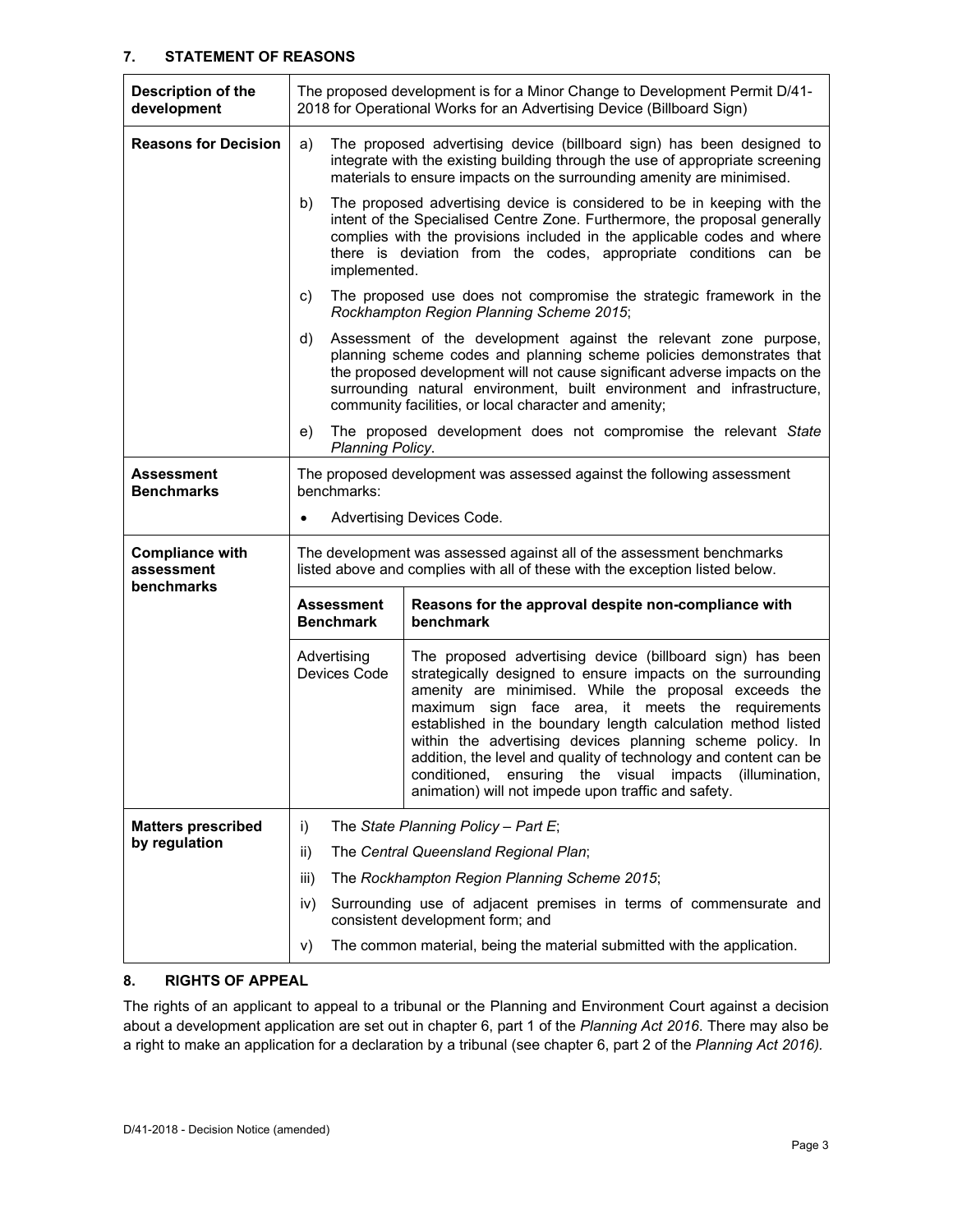#### *Appeal by an applicant*

An applicant for a development application may appeal to the Planning and Environment Court against the following:

- the refusal of all or part of the development application
- a provision of the development approval
- the decision to give a preliminary approval when a development permit was applied for
- a deemed refusal of the development application.

An applicant may also have a right to appeal to the Development tribunal. For more information, see schedule 1 of the *Planning Act 2016*.

The timeframes for starting an appeal in the Planning and Environment Court are set out in section 229 of the *Planning Act 2016*.

**Attachment 2** is an extract from the *Planning Act 2016* that sets out the applicant's appeal rights and the appeal rights of a submitter.

#### **9. WHEN THE DEVELOPMENT APPROVAL TAKES EFFECT**

This development approval takes effect:

From the time the decision notice is given – if there is no submitter and the applicant does not appeal the decision to the court.

Or

- When the submitter's appeal period ends – if there is a submitter and the applicant does not appeal the decision to the court.

Or

Subject to the decision of the court, when the appeal is finally decided  $-$  if an appeal is made to the court.

#### **10. ORIGINAL DECISION ASSESSMENT MANAGER**

| Name: | Tarnya Fitzgibbon<br><b>COORDINATOR</b><br><b>DEVELOPMENT ASSESSMENT</b> | Date: 30 August 2018 |
|-------|--------------------------------------------------------------------------|----------------------|
|       |                                                                          |                      |

### **11. ASSESSMENT MANAGER**

| Name: | Tarnya Fitzgibbon<br><b>COORDINATOR</b> | Signature: | Date: 5 July 2019 |
|-------|-----------------------------------------|------------|-------------------|
|       | <b>DEVELOPMENT ASSESSMENT</b>           |            |                   |

#### **Attachment 1 – Conditions of the approval**

*Part 1* **–** *Conditions imposed by the assessment manager [Note: where a condition is imposed about infrastructure under Chapter 4 of the Planning Act 2016, the relevant provision of the Act under which this condition was imposed must be specified.]*

#### **Attachment 2 – Extract on appeal rights**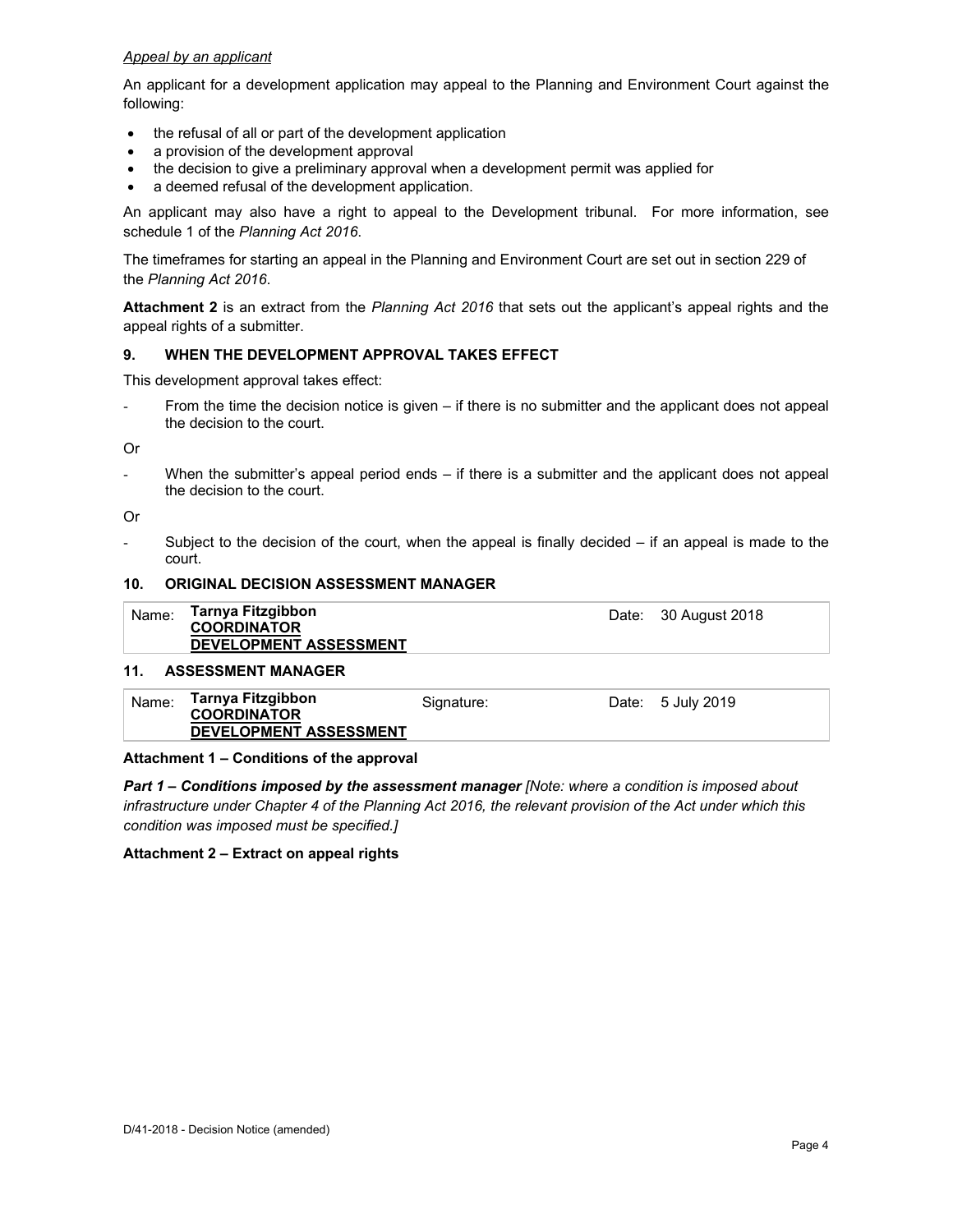

## **Attachment 1 – Part 1**

**Rockhampton Regional Council Conditions** 

*PLANNING ACT 2016*

## ADMINISTRATION

- 1.1 The Developer and his employee, agent, contractor or invitee is responsible for ensuring compliance with the conditions of this development approval.
- 1.2 Where these Conditions refer to "Council" in relation to requiring Council to approve or to be satisfied as to any matter, or conferring on the Council a function, power or discretion, that role may be fulfilled in whole or in part by a delegate appointed for that purpose by the Council.
- 1.3 All conditions of this approval must be undertaken and completed to the satisfaction of Council, at no cost to Council.
- 1.4 The following further Development Permits must be obtained prior to the commencement of any works associated with their purposes:

1.4.1 Building Works.

- 1.5 All works must be designed, constructed and maintained in accordance with the relevant Council policies, guidelines and standards, unless otherwise stated.
- 2.0 APPROVED PLANS AND DOCUMENTS
- 2.1 The approved development must be completed and maintained generally in accordance with the approved plans and documents, except where amended by the conditions of this permit:

| Plan/Document<br>Name                    | Prepared by                  | Date         | Reference<br><u>No.</u> | Version/<br><b>Issue</b> |
|------------------------------------------|------------------------------|--------------|-------------------------|--------------------------|
| Site Plan                                | <b>Espin Capital Pty Ltd</b> | 17 May 2019  | $S1$ of 2               | Rev 4                    |
| Site and Plan View                       | <b>Espin Capital Pty Ltd</b> | 17 May 2019  | $S2$ of 2               | Rev <sub>4</sub>         |
| <b>Traffic Engineering</b><br>Assessment | Pekol Traffic & Transport    | 19 July 2018 | 18-403                  | Version 2                |
| <b>Material Selection</b>                | Maarch*                      | 13 July 2018 | 18021                   |                          |

- 2.2 A set of the above approved plans are returned to you as the Consultant. The Consultant is to supply one (1) Approved set to the contractor to be retained on site at all times during construction.
- 2.3 Where there is any conflict between the conditions of this approval and the details shown on the approved plans and documents, the conditions of approval must prevail.
- 2.4 Where conditions require the above plans or documents to be amended, the revised document(s) must be submitted for endorsement by Council prior to the submission of a Development Application for Building Works.
- 2.5 The Developer is responsible for ensuring compliance with this approval and the Conditions of the approval by an employee, agent, contractor or invitee of the Developer.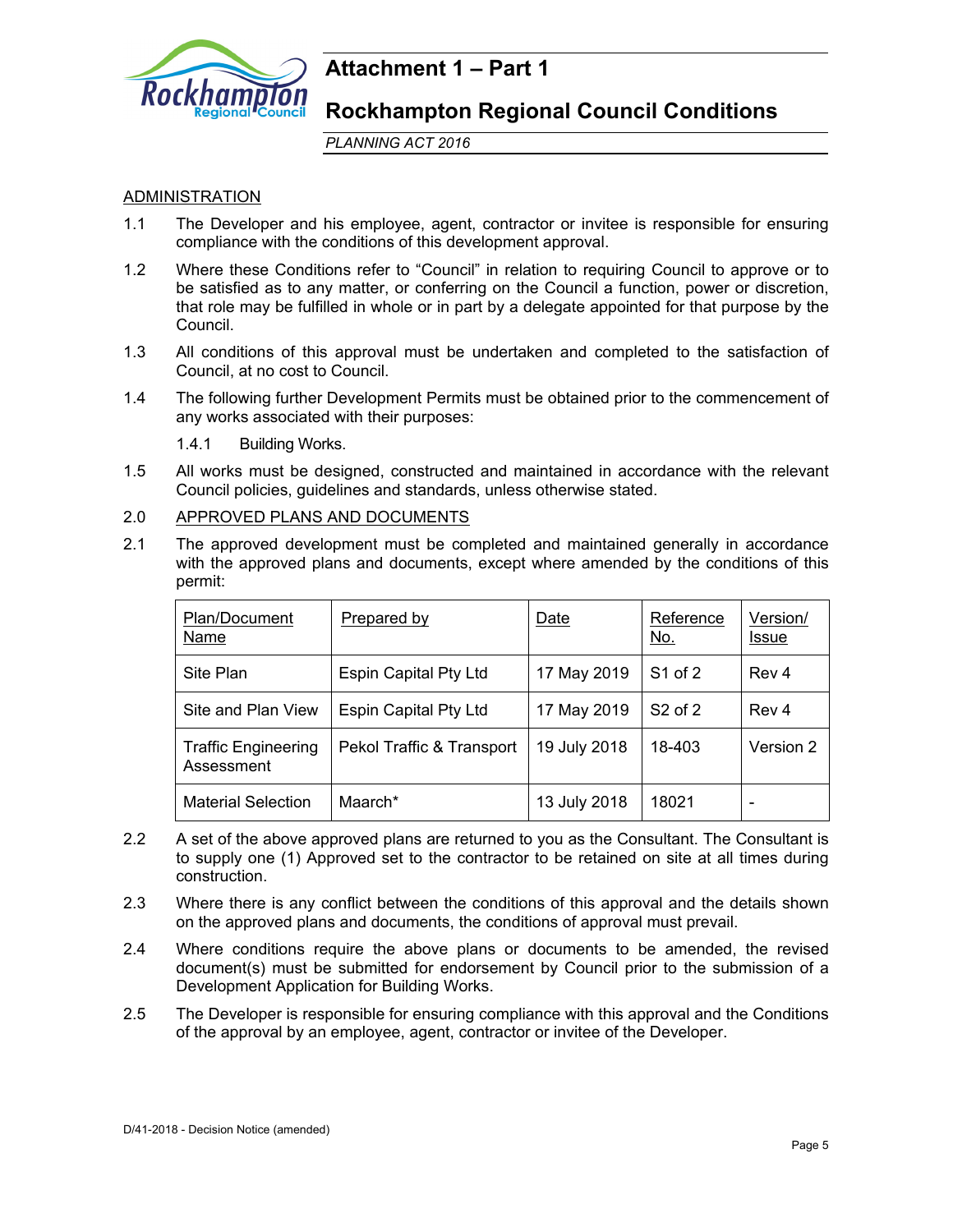#### 3.0 OPERATING PROCEDURES

- 3.1 All text and images displayed on the billboard must be static, not imitate a traffic control device or include traffic instructions (for example 'stop'), and not involve moving parts or flashing lights.
- 3.2 Any lighting devices associated with the signage, such as sensory lighting, must be positioned on the site and shielded so as not to cause glare or other nuisance to nearby residents or motorists. Night lighting must be designed, constructed and operated in accordance with '*Australian Standard AS4282 – Control of the obtrusive effects of outdoor lighting'.*

## 4.0 DIGITAL SCREEN DISPLAY FEATURES

- 4.1 The digital display screen of the Advertising Device must incorporate an automatic error detection system which will turn off the screen display or display a blank screen should the Advertising Device malfunction.
- 4.2 The Advertising Device display screen must incorporate a minimum of two (2) automated ambient light sensors capable of supporting a minimum of five (5) levels of stepped dimming to ensure display screen luminance can adjust automatically in response to surrounding ambient light conditions from dark of night to fully sunlit conditions.
- 4.3 The Advertising Device display screen must provide for on-site, operation, configuration and diagnosis of the screen display.
- 4.4 Messages must remain static for a minimum dwell time of 10 seconds and are not to scroll across the screen or incorporate flashing, blinking, revolving, pulsating, high contrast or rotating effects animation.
- 4.5 Each change of advertisement is to be completed instantaneously (i.e. within 0.1 of a second).
- 5.0 DIGITAL SCREEN ADVERTISEMENTS AND MOVEMENT
- 5.1 The Advertising Device display screen must not be split to display multiple advertisements on the one display screen.
- 5.2 Advertisements must not display text, photographs or symbols depicting, mimicking or that could be reasonably interpreted as a traffic control device.
- 5.3 Advertisements must not invite traffic to move contrary to any traffic control device, or turn where there is fast moving traffic.
- 5.4 Advertisements must only promote a single, self-contained advertising message that is clear, succinct, legible and easily understood at a glance. The use of text components in a sequential manner, whereby text refers to or is reliant on previous or successive screen displays in order to convey an advertising message is not permitted.

Note: An advertising message refers to the main point the advertisement is attempting to convey to its target audience. This condition seeks to ensure that drivers in particular are not required to spend an excessive amount of time reading and interpreting advertisements.

- 5.5 Changeover animation effects such as 'fade', 'zoom', or 'fly-in' between advertisements must not be used.
- 5.6 A blank black, white, or any coloured screen must not be displayed between advertisements.
- 5.7 Advertisement that comprise of, or incorporate moving visual images, such as videos or animations must not be displayed.

 Note: Video refers to a recording or the streaming of moving visual images captured by or using a video camera. Animation refers to a simulation of movement created by displaying a series of pictures or frames either digitally or otherwise.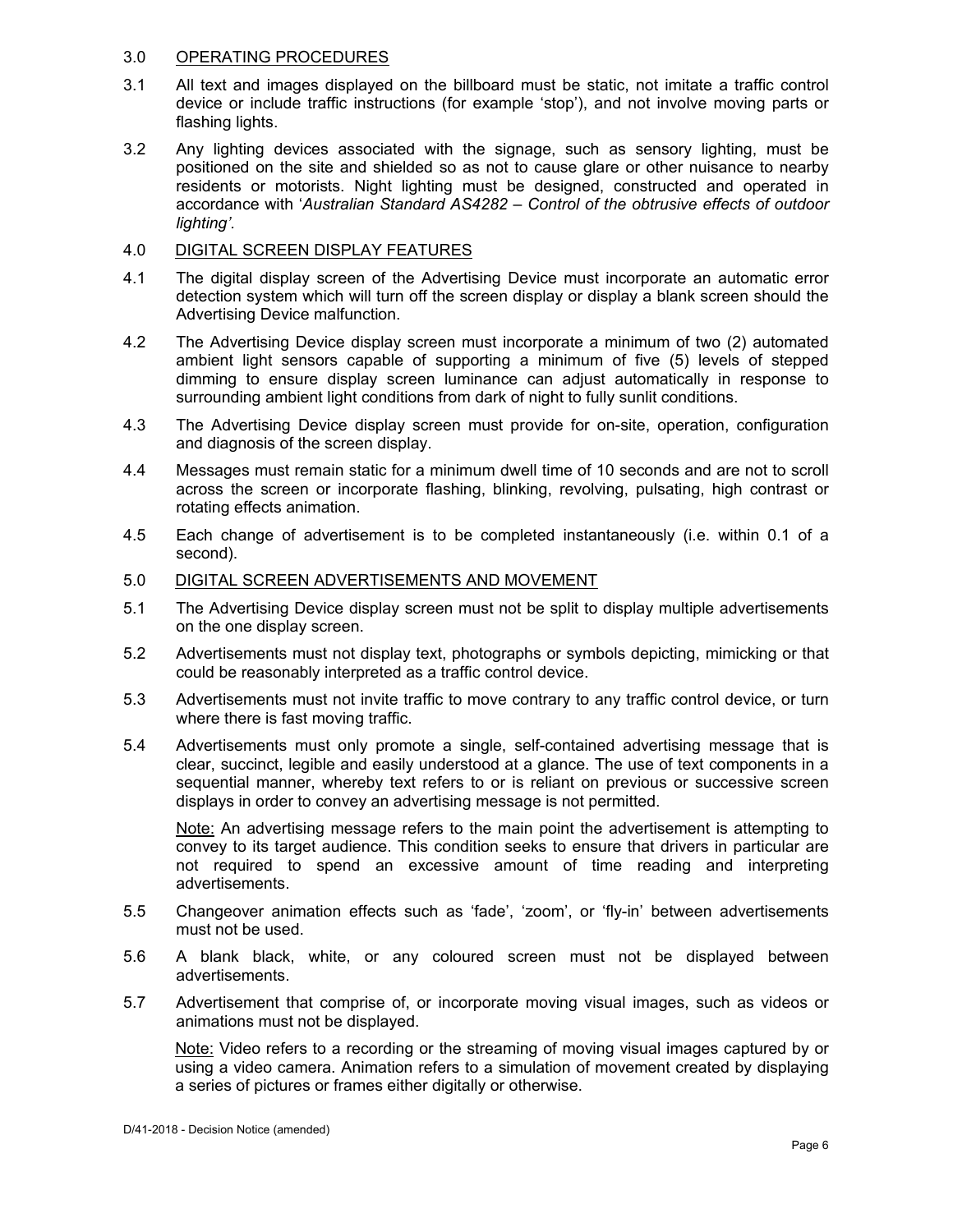5.8 The Advertising Device must not be capable of playing audio nor synchronised with any outdoor sound system utilised for advertising purposes.

## 6.0 ASSET MANAGEMENT

6.1 Any damage to, or alterations necessary, to electricity, telephone, water mains, sewerage mains, stormwater drains, and/or public utility installations resulting from the development or in connection with the development, must be undertaken immediately at full cost to the Developer.

## 7.0 ADVERTISING DEVICE CONSTRUCTION AND MAINTENANCE

- 7.1 Council reserves the right for uninterrupted access to the site at all times during construction.
- 7.2 All Construction work and other associated activities are permitted only between 0630 hours and 1800 hours Monday to Saturday. No work is permitted on Sundays or public holidays. All requirements of the Environmental Protection Act 1994 and Environmental Protection Regulations 2008 must be observed at all times.
- 7.3 Construction materials, waste, waste skips, machinery and contractors' vehicles must not be located and stored or parked in George Street.
- 7.4 Any proposed works within the vicinity (or zone of influence) of existing Council infrastructure will not adversely affect the integrity of the infrastructure. Any restoration works required on existing Council infrastructure as a result of proposed works will be at developer's expense.
- 7.5 The Advertising Device (Billboard Sign) must be designed and certified by a Registered Professional Engineer of Queensland and constructed in accordance with the requirements of the Queensland Development Code and the Building Code of Australia.
- 7.6 All conduits, wiring, switches or other control apparatus installed on an Advertising Device must be concealed from general view, with control apparatus secured in a manner to prevent unauthorised entry and display setting tampering.
- 7.7 All electrical services and systems must comply with 'Australian and New Zealand Standard AS/NZS 3000:2007 - Electrical Installations'.
- 7.8 The Advertising Device (Billboard Sign) must be maintained in a safe, clean and tidy condition at all times.

## ADVISORY NOTES

#### NOTE 1. Aboriginal Cultural Heritage Act, 2003

It is advised that under Section 23 of the *Aboriginal Cultural Heritage Act 2003*, a person who carries out an activity must take all reasonable and practicable measures to ensure the activity does not harm Aboriginal Cultural Heritage (the "cultural heritage duty of care"). Maximum penalties for breaching the duty of care are listed in the Aboriginal Cultural Heritage legislation. The information on Aboriginal Cultural Heritage is available on the Department of Aboriginal and Torres Strait Islander and Multicultural Affairs website: www.datsima.qld.gov.au.

#### NOTE 2. Asbestos Removal

Any demolition and/or removal works involving asbestos materials must be undertaken in accordance with the requirements of the *Workplace Health and Safety* legislation and *Public Health Act 2005*.

#### NOTE 3. General Environmental Duty- *Environmental Protection Act 1994, sec.319*

A person must not carry out any activity that causes, or is likely to cause, environmental harm unless the person takes all reasonable and practicable measures to prevent or minimise the harm (the *general environmental duty*).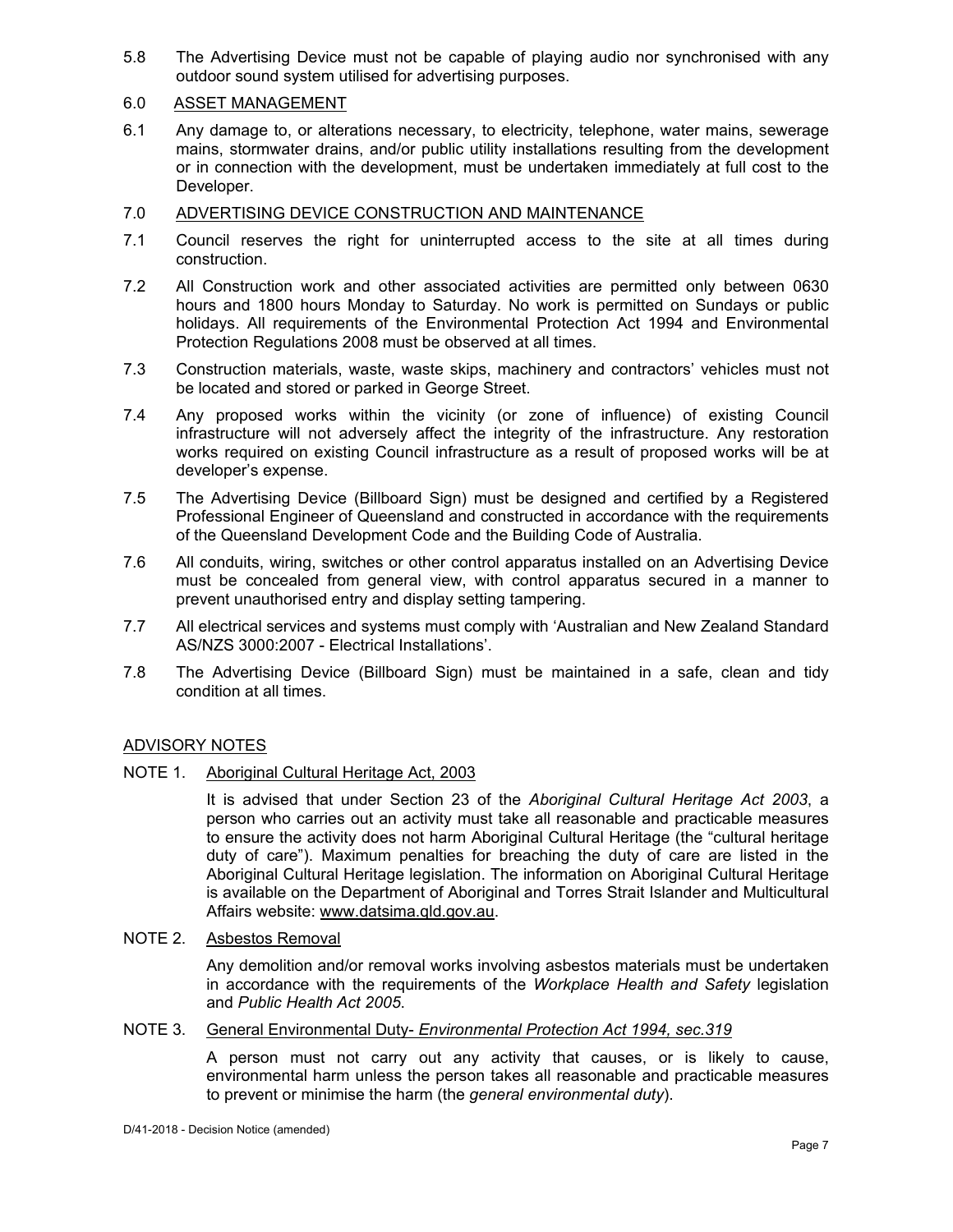In deciding the measures required to be taken, regard must be had to, for example—

- a) the nature of the harm or potential harm; and
- b) the sensitivity of the receiving environment; and
- c) the current state of technical knowledge for the activity; and
- d) the likelihood of successful application of the different measures that might be taken; and
- e) the financial implications of the different measures as they would relate to the type of activity.

### NOTE 4. General Safety Of Public During Construction

The *Workplace Health and Safety Act* and *Manual of Uniform Traffic Control Devices* must be complied with in carrying out any construction works, and to ensure safe traffic control and safe public access in respect of works being constructed on a road.

### NOTE 5. Trees on Public Land

Please note that if the billboard sign is obscured by trees on public land, the trees will not be removed.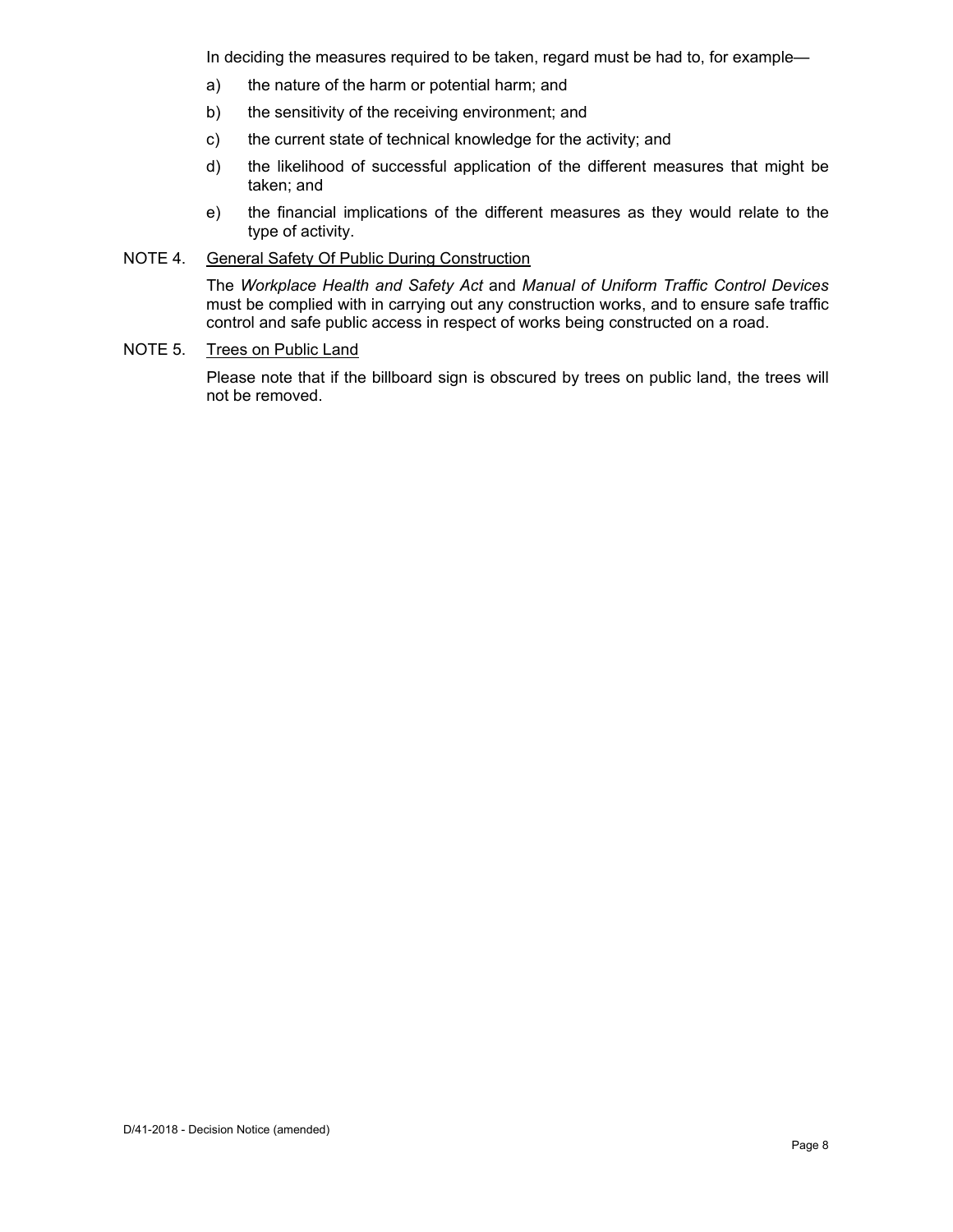

# **Attachment 2 - Appeal Rights**

*PLANNING ACT 2016*

The following is an extract from the *Planning Act 2016 (Chapter 6)*

#### *Appeal rights*

#### *229 Appeals to tribunal or P&E Court*

- (1) Schedule 1 states—
	- (a) matters that may be appealed to— (i) either a tribunal or the P&E Court; or (ii) only a tribunal; or (iii) only the P&E Court; and
	- (b) the person—
		- (i) who may appeal a matter (the **appellant**); and (ii) who is a respondent in an appeal of the matter; and (iii) who is a co-respondent in an appeal of the matter; and (iv) who may elect to be a co-respondent in an appeal of the matter.
- (2) An appellant may start an appeal within the appeal period.

#### (3) The **appeal period** is—

- (a) for an appeal by a building advisory agency—10 business days after a decision notice for the decision is given to the agency or
- (b) for an appeal against a deemed refusal—at any time after the deemed refusal happens; or
- (c) for an appeal against a decision of the Minister, under chapter 7, part 4, to register premises or to renew the registration of premises—20 business days after a notice is published under section 269(3)(a) or (4); or
- (d) for an appeal against an infrastructure charges notice— 20 business days after the infrastructure charges notice is given to the person; or
- (e) for an appeal about a deemed approval of a development application for which a decision notice has not been given—30 business days after the applicant gives the deemed approval notice to the assessment manager; or
- (f) for any other appeal—20 business days after a notice of the decision for the matter, including an enforcement notice, is given to the person.
- Note—

See the P&E Court Act for the court's power to extend the appeal period.

- (4) Each respondent and co-respondent for an appeal may be heard in the appeal.
- (5) If an appeal is only about a referral agency's response, the assessment manager may apply to the tribunal or P&E Court to withdraw from the appeal.
- (6) To remove any doubt, it is declared that an appeal against an infrastructure charges notice must not be about—
	- (a) the adopted charge itself; or
	- (b) for a decision about an offset or refund— (i) the establishment cost of trunk infrastructure
		- identified in a LGIP; or

(ii) the cost of infrastructure decided using the method included in the local government's charges resolution.

#### **230 Notice of appeal**

(1) An appellant starts an appeal by lodging, with the registrar of the tribunal or P&E Court, a notice of appeal that— (a) is in the approved form; and

(b) succinctly states the grounds of the appeal.

- (2) The notice of appeal must be accompanied by the required fee.
- (3) The appellant or, for an appeal to a tribunal, the registrar must, within the service period, give a copy of the notice of appeal to—
	- (a) the respondent for the appeal; and
	- (b) each co-respondent for the appeal; and
- D/41-2018 Decision Notice (amended)
- (c) for an appeal about a development application under schedule 1, table 1, item 1—each principal submitter for the development application; and
- (d) for an appeal about a change application under schedule 1, table 1, item 2—each principal submitter for the change application; and
- (e) each person who may elect to become a co-respondent for the appeal, other than an eligible submitter who is not a principal submitter in an appeal under paragraph (c) or (d); and
- (f) for an appeal to the P&E Court—the chief executive; and
- (g) for an appeal to a tribunal under another Act—any other
- person who the registrar considers appropriate.

#### (4) The **service period** is—

- (a) if a submitter or advice agency started the appeal in the P&E Court—2 business days after the appeal is started; or
- (b) otherwise—10 business days after the appeal is started.
- (5) A notice of appeal given to a person who may elect to be a co-respondent must state the effect of subsection
- (6) A person elects to be a co-respondent by filing a notice of election, in the approved form, within 10 business days after the notice of appeal is given to the person*.*

#### **231 Other appeals**

- (1) Subject to this chapter, schedule 1 and the P&E Court Act, unless the Supreme Court decides a decision or other matter under this Act is affected by jurisdictional error, the decision or matter is non-appealable.
- (2) The Judicial Review Act 1991, part 5 applies to the decision or matter to the extent it is affected by jurisdictional error.
- (3) A person who, but for subsection (1) could have made an application under the Judicial Review Act 1991 in relation to the decision or matter, may apply under part 4 of that Act for a statement of reasons in relation to the decision or matter.
- (4) In this section— **decision** includes—
	- (a) conduct engaged in for the purpose of making a decision; and
	- (b) other conduct that relates to the making of a decision; and
	- (c) the making of a decision or the failure to make a decision; and
	- (d) a purported decision; and
	- (e) a deemed refusal.

**non-appealable**, for a decision or matter, means the decision or matter—

- (a) is final and conclusive; and
- (b) may not be challenged, appealed against, reviewed, quashed, set aside or called into question in any other way under the Judicial Review Act 1991 or otherwise, whether by the Supreme Court, another court, a tribunal or another entity; and
- (c) is not subject to any declaratory, injunctive or other order of the Supreme Court, another court, a tribunal or another entity on any ground.

#### **232 Rules of the P&E Court**

- (1) A person who is appealing to the P&E Court must comply with the rules of the court that apply to the appeal.
- (2) However, the P&E Court may hear and decide an appeal even if the person has not complied with rules of the P&E Court.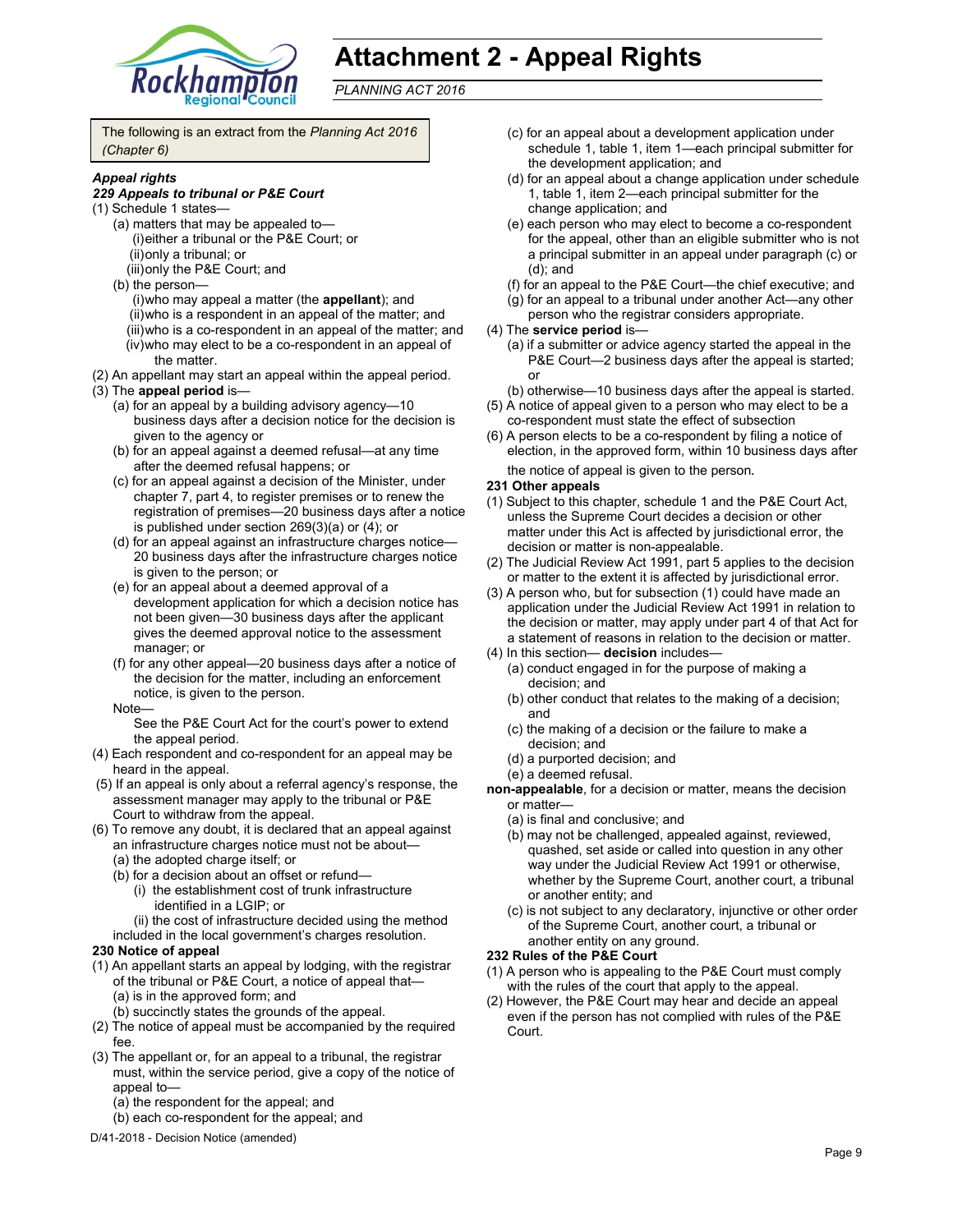

## **Appeal Rights**

*PLANNING ACT 2016*

#### **Schedule 1 Appeals section 229**

## **1 Appeal rights and parties to appeals**

- (1) Table 1 states the matters that may be appealed to—(a) the P&E court; or (b) a tribunal.
- (2) However, table 1 applies to a tribunal only if the matter involves—
	- (a) the refusal, or deemed refusal of a development application, for—
	- (i) a material change of use for a classified building; or
	- (ii) operational work associated with building work, a retaining wall, or a tennis court; or
	- (b) a provision of a development approval for—
	- (i) a material change of use for a classified building; or
- (ii) operational work associated with building work, a retaining wall, or a tennis court; or
	- (c) if a development permit was applied for—the decision to give a preliminary approval for—
		- (i) a material change of use for a classified building; or
		- (ii) operational work associated with building work, a retaining wall, or a tennis court; or
	- (d) a development condition if—
		- (i) the development approval is only for a material change of use that involves the use of a building classified under the Building Code as a class 2 building; and
		- (ii) the building is, or is proposed to be, not more than 3 storeys; and
		- (iii) the proposed development is for not more than 60 sole-occupancy units; or
	- (e) a decision for, or a deemed refusal of, an extension application for a development approval that is only for a material change of use of a classified building; or
	- (f) a decision for, or a deemed refusal of, a change application for a development approval that is only for a material change of use of a classified building; or
	- (g) a matter under this Act, to the extent the matter relates to—
		- (i) the Building Act, other than a matter under that Act that may or must be decided by the Queensland Building and Construction Commission; or
		- (ii) the Plumbing and Drainage Act, part 4 or 5; or
	- (h) a decision to give an enforcement notice in relation to a matter under paragraphs (a) to (g); or
	- (i) a decision to give an infrastructure charges notice; or
	- (j) the refusal, or deemed refusal, of a conversion application; or
	- (k) a matter that, under another Act, may be appealed to the tribunal; or
	- (l) a matter prescribed by regulation.
- (3) Also, table 1 does not apply to a tribunal if the matter
- involves—
	- (a) for a matter in subsection  $(2)(a)$  to  $(d)$ 
		- (i) a development approval for which the development application required impact assessment; and
		- (ii) a development approval in relation to which the assessment manager received a properly made submission for the development application; or
	- (b) a provision of a development approval about the identification or inclusion, under a variation approval, of a matter for the development.
- (4) Table 2 states the matters that may be appealed only to the P&E Court.
- (5) Table 3 states the matters that may be appealed only to the tribunal.
- (6) In each table—
	- (a) column 1 states the appellant in the appeal; and
	- (b) column 2 states the respondent in the appeal; and
	- (c) column 3 states the co-respondent (if any) in the appeal; and
	- (d) column 4 states the co-respondents by election (if any) in the appeal.
- (7) If the chief executive receives a notice of appeal under section 230(3)(f), the chief executive may elect to be a corespondent in the appeal.

## **Table 1**

## **Appeals to the P&E Court and, for certain matters, to a tribunal**

1. Development applications

An appeal may be made against—

(a) the refusal of all or part of the development application; or

(b) the deemed refusal of the development application; or

(c) a provision of the development approval; or

(d) if a development permit was applied for—the decision to give a preliminary approval.

| Column 1      | Column 2       | Column 3               | Column 4                       |
|---------------|----------------|------------------------|--------------------------------|
| Appellant     | Respondent     | Co-respondent          | Co-respondent by election      |
|               |                | (i f an y)             | $($ if any $)$                 |
| The applicant | The assessment | If the appeal is about | 1 A concurrence agency that is |
|               | manager        | a concurrence          | not a co-respondent            |
|               |                | agency's referral      | 2 If a chosen Assessment       |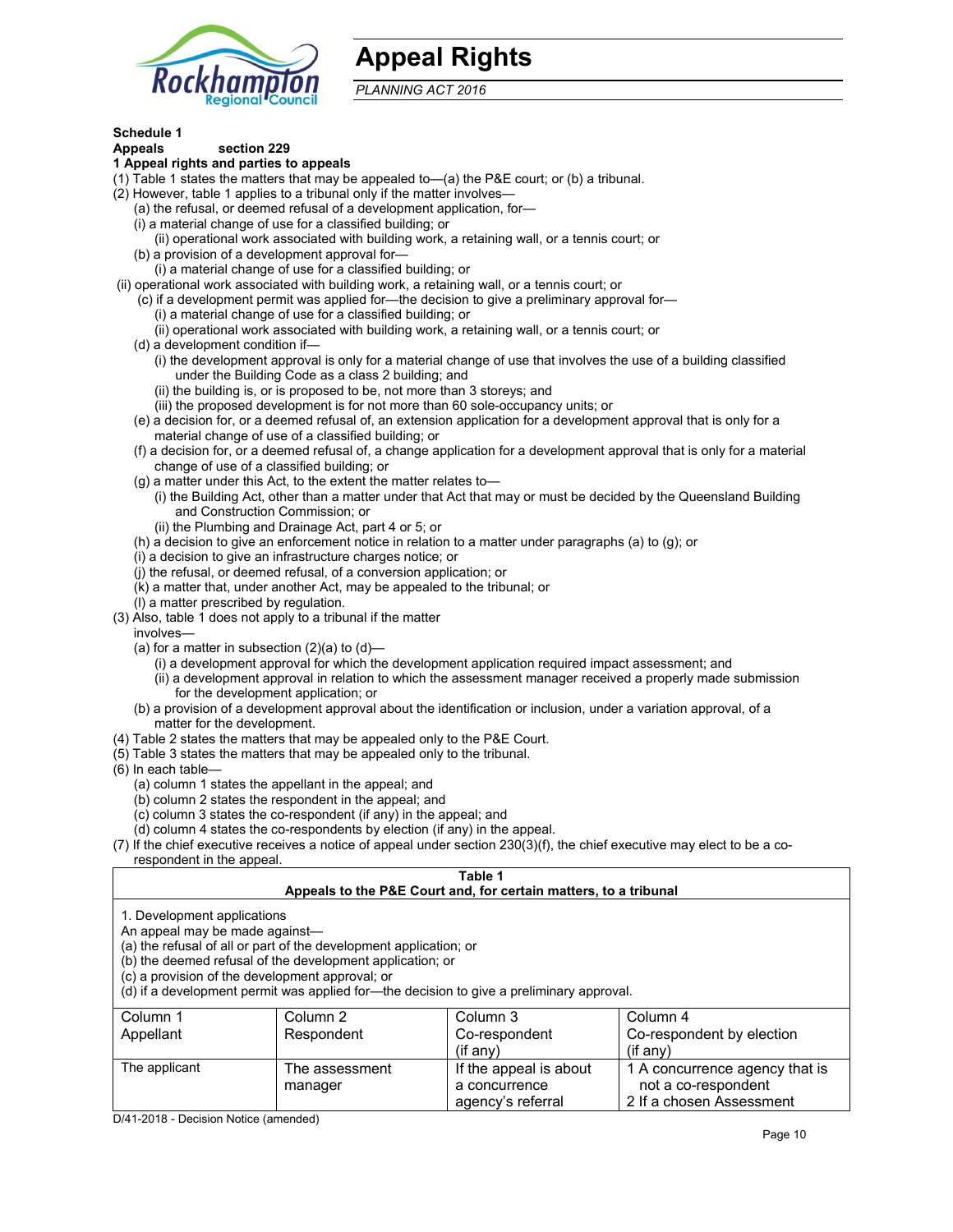| Table 1<br>Appeals to the P&E Court and, for certain matters, to a tribunal                                                                                                                                                                                                                                                                                                                                                                                                                                                                                                                                                                                                                                                                                                                                                                                          |                                   |                                                                 |                                                                                                                                                                                                                                                                                                                                                 |
|----------------------------------------------------------------------------------------------------------------------------------------------------------------------------------------------------------------------------------------------------------------------------------------------------------------------------------------------------------------------------------------------------------------------------------------------------------------------------------------------------------------------------------------------------------------------------------------------------------------------------------------------------------------------------------------------------------------------------------------------------------------------------------------------------------------------------------------------------------------------|-----------------------------------|-----------------------------------------------------------------|-------------------------------------------------------------------------------------------------------------------------------------------------------------------------------------------------------------------------------------------------------------------------------------------------------------------------------------------------|
|                                                                                                                                                                                                                                                                                                                                                                                                                                                                                                                                                                                                                                                                                                                                                                                                                                                                      |                                   | response-the<br>concurrence agency                              | manager is the respondent-<br>the prescribed assessment<br>manager<br>3 Any eligible advice agency for<br>the application<br>4 Any eligible submitter for the<br>application                                                                                                                                                                    |
| 2. Change applications<br>An appeal may be made against-<br>(a) a responsible entity's decision for a change application, other than a decision made by the P&E court; or<br>(b) a deemed refusal of a change application.                                                                                                                                                                                                                                                                                                                                                                                                                                                                                                                                                                                                                                           |                                   |                                                                 |                                                                                                                                                                                                                                                                                                                                                 |
| Column 1<br>Appellant                                                                                                                                                                                                                                                                                                                                                                                                                                                                                                                                                                                                                                                                                                                                                                                                                                                | Column <sub>2</sub><br>Respondent | Column 3<br>Co-respondent<br>(if any)                           | Column 4<br>Co-respondent by election<br>(if any)                                                                                                                                                                                                                                                                                               |
| 1 The applicant<br>2 If the responsible<br>entity is the<br>assessment<br>manager-an<br>affected entity that<br>gave a pre-request<br>notice or response<br>notice                                                                                                                                                                                                                                                                                                                                                                                                                                                                                                                                                                                                                                                                                                   | The responsible<br>entity         | If an affected entity<br>starts the appeal-the<br>applicant     | 1 A concurrence agency for the<br>development application<br>2 If a chosen assessment<br>manager is the respondent-<br>the prescribed assessment<br>manager<br>3 A private certifier for the<br>development application<br>4 Any eligible advice agency for<br>the change application<br>5 Any eligible submitter for the<br>change application |
| 3. Extension applications<br>An appeal may be made against-<br>(a) the assessment manager's decision about an extension application; or<br>(b) a deemed refusal of an extension application.                                                                                                                                                                                                                                                                                                                                                                                                                                                                                                                                                                                                                                                                         |                                   |                                                                 |                                                                                                                                                                                                                                                                                                                                                 |
| Column 1<br>Appellant                                                                                                                                                                                                                                                                                                                                                                                                                                                                                                                                                                                                                                                                                                                                                                                                                                                | Column <sub>2</sub><br>Respondent | Column 3<br>Co-respondent<br>(if any)                           | Column 4<br>Co-respondent by election<br>(if any)                                                                                                                                                                                                                                                                                               |
| 1 The applicant<br>1<br>2 For a matter other<br>than a deemed<br>refusal of an<br>extension<br>application $-$ a<br>concurrence<br>agency, other than<br>the chief executive,<br>for the application                                                                                                                                                                                                                                                                                                                                                                                                                                                                                                                                                                                                                                                                 | The assessment<br>manager         | If a concurrence<br>agency starts the<br>appeal - the applicant | If a chosen assessment<br>manager is the respondent - the<br>prescribed assessment manager                                                                                                                                                                                                                                                      |
| 4. Infrastructure charges notices<br>An appeal may be made against an infrastructure charges notice on 1 or more of the following grounds<br>a) The notice involved an error relating to $-$<br>(i) The application of the relevant adopted charge; or<br>Examples of errors in applying an adopted charge -<br>The incorrect application of gross floor area for a non-residential development<br>Applying an incorrect 'use category', under a regulation, to the development<br>The working out of extra demands, for section 120; or<br>(1)<br>An offset or refund; or<br>(ii)<br>b) The was no decision about an offset or refund; or<br>c) If the infrastructure charges notice states a refund will be given - the timing for giving the refund; or<br>d) The amount of the charge is so unreasonable that no reasonable relevant local government could have |                                   |                                                                 |                                                                                                                                                                                                                                                                                                                                                 |
| imposed the amount.<br>Column 1                                                                                                                                                                                                                                                                                                                                                                                                                                                                                                                                                                                                                                                                                                                                                                                                                                      | Column <sub>2</sub>               | Column 3                                                        | Column 4                                                                                                                                                                                                                                                                                                                                        |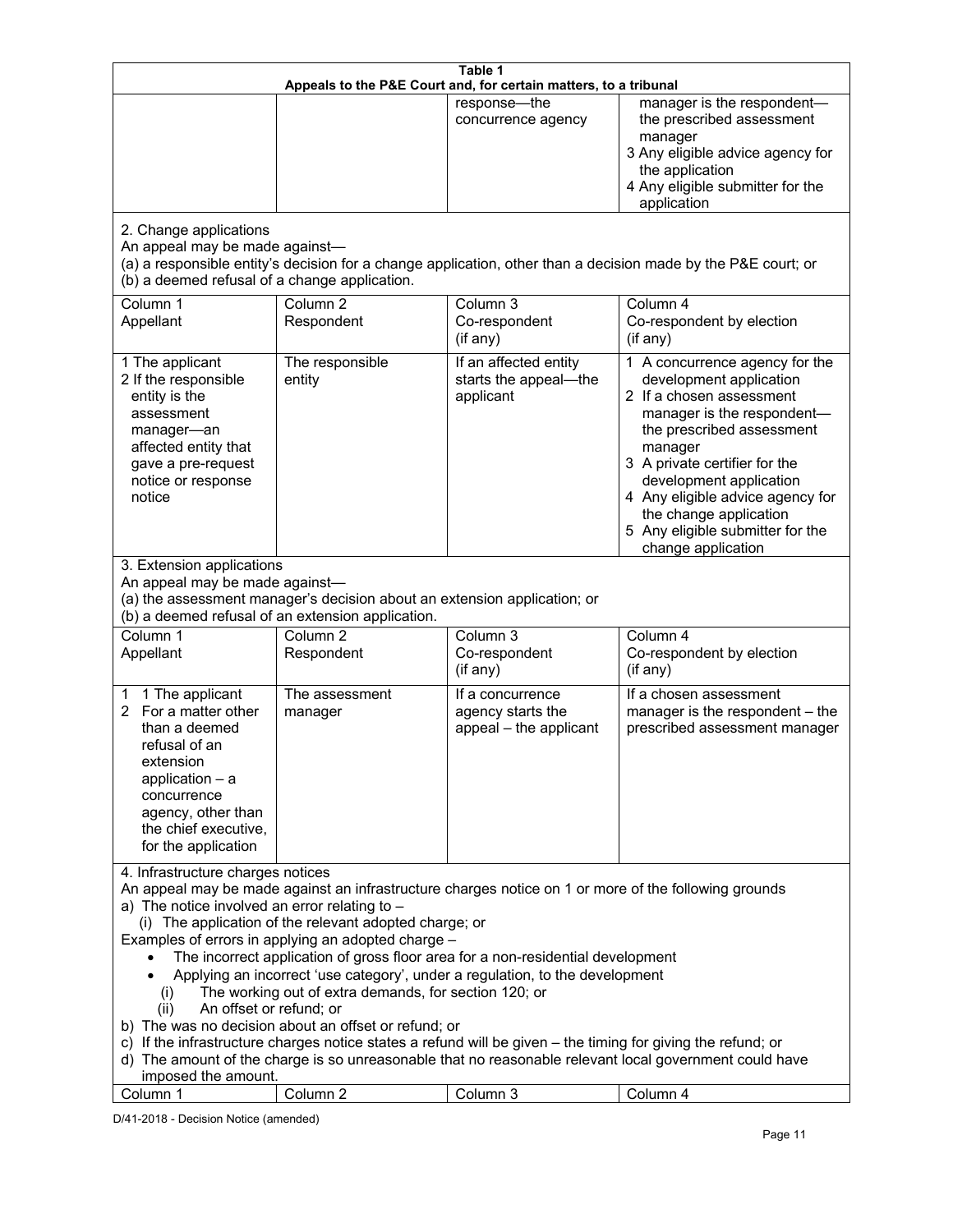|                                                                                                                                                                                                                                                  |                                                                           | Table 1                                 |                                                                                                                                                                                                                        |  |
|--------------------------------------------------------------------------------------------------------------------------------------------------------------------------------------------------------------------------------------------------|---------------------------------------------------------------------------|-----------------------------------------|------------------------------------------------------------------------------------------------------------------------------------------------------------------------------------------------------------------------|--|
| Appeals to the P&E Court and, for certain matters, to a tribunal                                                                                                                                                                                 |                                                                           |                                         |                                                                                                                                                                                                                        |  |
| Appellant                                                                                                                                                                                                                                        | Respondent                                                                | Co-respondent<br>(if any)               | Co-respondent by election<br>(if any)                                                                                                                                                                                  |  |
| The person given the<br>Infrastructure charges<br>notice                                                                                                                                                                                         | The local government<br>that gave the<br>infrastructure charges<br>notice | $\blacksquare$                          |                                                                                                                                                                                                                        |  |
| 5. Conversion applications                                                                                                                                                                                                                       |                                                                           |                                         |                                                                                                                                                                                                                        |  |
| An appeal may be made against-<br>(a) the refusal of a conversion application; or<br>(b) a deemed refusal of a conversion application.                                                                                                           |                                                                           |                                         |                                                                                                                                                                                                                        |  |
| Column <sub>1</sub><br>Appellant                                                                                                                                                                                                                 | Column <sub>2</sub><br>Respondent                                         | Column $3$<br>Co-respondent<br>(if any) | Column 4<br>Co-respondent by election<br>(if any)                                                                                                                                                                      |  |
| The applicant                                                                                                                                                                                                                                    | The local government<br>to which the conversion<br>application was made   |                                         | -                                                                                                                                                                                                                      |  |
| 6. Enforcement notices                                                                                                                                                                                                                           | An appeal may be made against the decision to give an enforcement notice. |                                         |                                                                                                                                                                                                                        |  |
| Column <sub>1</sub>                                                                                                                                                                                                                              | Column <sub>2</sub>                                                       | Column 3                                | Column 4                                                                                                                                                                                                               |  |
| Appellant                                                                                                                                                                                                                                        | Respondent                                                                | Co-respondent<br>(if any)               | Co-respondent by election<br>(if any)                                                                                                                                                                                  |  |
| The person given the<br>enforcement notice                                                                                                                                                                                                       | The enforcement<br>authority                                              |                                         | If the enforcement authority is<br>not the local government for<br>the premises in relation to which<br>the offence is alleged to have<br>happened-the local<br>government                                             |  |
| Table 2<br>Appeals to the P&E Court only                                                                                                                                                                                                         |                                                                           |                                         |                                                                                                                                                                                                                        |  |
| 1. Appeals from tribunal<br>An appeal may be made against a decision of a tribunal, other than a decision under<br>section 252, on the ground of-<br>(a) an error or mistake in law on the part of the tribunal; or<br>(b) jurisdictional error. |                                                                           |                                         |                                                                                                                                                                                                                        |  |
|                                                                                                                                                                                                                                                  |                                                                           |                                         |                                                                                                                                                                                                                        |  |
| Column 1                                                                                                                                                                                                                                         | Column <sub>2</sub>                                                       | Column 3                                | Column 4                                                                                                                                                                                                               |  |
| Appellant                                                                                                                                                                                                                                        | Respondent                                                                | Co-respondent<br>(if any)               | Co-respondent by election<br>(i f any)                                                                                                                                                                                 |  |
| A party to the<br>proceedings for the<br>decision                                                                                                                                                                                                | The other party to the<br>proceedings for the<br>decision                 |                                         |                                                                                                                                                                                                                        |  |
| 2. Eligible submitter appeals<br>(b) a variation request.                                                                                                                                                                                        | application, to the extent that the decision relates to-                  |                                         | An appeal may be made against the decision to give a development approval, or an approval for a change<br>(a) any part of the development application for the development approval that required impact assessment; or |  |
| Column 1<br>Appellant                                                                                                                                                                                                                            | Column <sub>2</sub><br>Respondent                                         | Column 3<br>Co-respondent<br>(if any)   | Column 4<br>Co-respondent by election<br>(if any)                                                                                                                                                                      |  |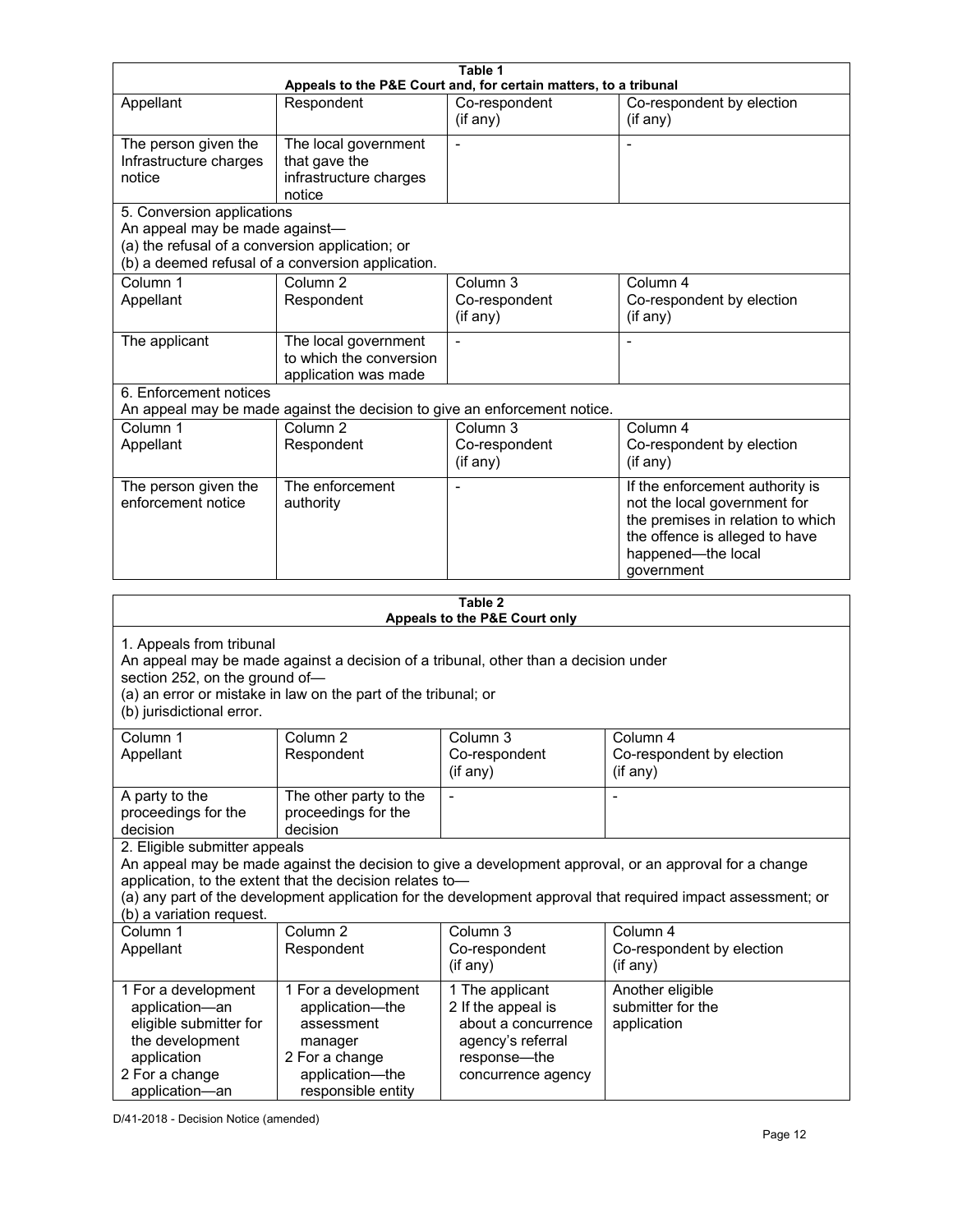| Table 2<br>Appeals to the P&E Court only                                                                                                                                                                                                                                                                                                                                                                           |                                                                                                                                                                                                      |                                                                                                                         |                                                                                        |
|--------------------------------------------------------------------------------------------------------------------------------------------------------------------------------------------------------------------------------------------------------------------------------------------------------------------------------------------------------------------------------------------------------------------|------------------------------------------------------------------------------------------------------------------------------------------------------------------------------------------------------|-------------------------------------------------------------------------------------------------------------------------|----------------------------------------------------------------------------------------|
| eligible submitter for<br>the change<br>application                                                                                                                                                                                                                                                                                                                                                                |                                                                                                                                                                                                      |                                                                                                                         |                                                                                        |
| 3. Eligible submitter and eligible advice agency appeals<br>An appeal may be made against a provision of a development approval, or failure to<br>include a provision in the development approval, to the extent the matter relates to-<br>(a) any part of the development application or the change application, for the development approval, that<br>required impact assessment; or<br>(b) a variation request. |                                                                                                                                                                                                      |                                                                                                                         |                                                                                        |
| Column 1<br>Appellant                                                                                                                                                                                                                                                                                                                                                                                              | Column <sub>2</sub><br>Respondent                                                                                                                                                                    | Column 3<br>Co-respondent<br>(if any)                                                                                   | Column 4<br>Co-respondent by election<br>(if any)                                      |
| 1 For a development<br>application-an<br>eligible submitter for<br>the development<br>application<br>2 For a change<br>application-an<br>eligible submitter for<br>the change<br>application<br>3 An eligible advice<br>agency for the<br>development<br>application or<br>change application<br>4. Compensation claims<br>An appeal may be made against-                                                          | 1 For a development<br>application-the<br>assessment<br>manager<br>2 For a change<br>application-the<br>responsible entity                                                                           | 1 The applicant<br>2 If the appeal is<br>about a concurrence<br>agency's referral<br>response-the<br>concurrence agency | Another eligible submitter for the<br>application                                      |
|                                                                                                                                                                                                                                                                                                                                                                                                                    | (a) a decision under section 32 about a compensation claim; or<br>(b) a decision under section 265 about a claim for compensation; or<br>(c) a deemed refusal of a claim under paragraph (a) or (b). |                                                                                                                         |                                                                                        |
| Column 1<br>Appellant                                                                                                                                                                                                                                                                                                                                                                                              | Column <sub>2</sub><br>Respondent                                                                                                                                                                    | Column 3<br>Co-respondent<br>(if any)                                                                                   | Column 4<br>Co-respondent by election<br>(if any)                                      |
| A person dissatisfied<br>with the decision                                                                                                                                                                                                                                                                                                                                                                         | The local<br>government to which<br>the claim was made                                                                                                                                               |                                                                                                                         |                                                                                        |
| 5. Registered premises<br>An appeal may be made against a decision of the Minister under chapter 7, part 4.                                                                                                                                                                                                                                                                                                        |                                                                                                                                                                                                      |                                                                                                                         |                                                                                        |
| Column 1<br>Appellant                                                                                                                                                                                                                                                                                                                                                                                              | Column <sub>2</sub><br>Respondent                                                                                                                                                                    | Column 3<br>Co-respondent<br>(if any)                                                                                   | Column 4<br>Co-respondent by election<br>(if any)                                      |
| 1 A person given a<br>decision notice about<br>the decision<br>2 If the decision is to<br>register premises or<br>renew the<br>registration of<br>premises-an owner<br>or occupier of<br>premises in the<br>affected area for the<br>registered premises                                                                                                                                                           | The Minister                                                                                                                                                                                         | $\overline{\phantom{a}}$                                                                                                | If an owner or occupier starts the<br>appeal - the owner of the<br>registered premises |